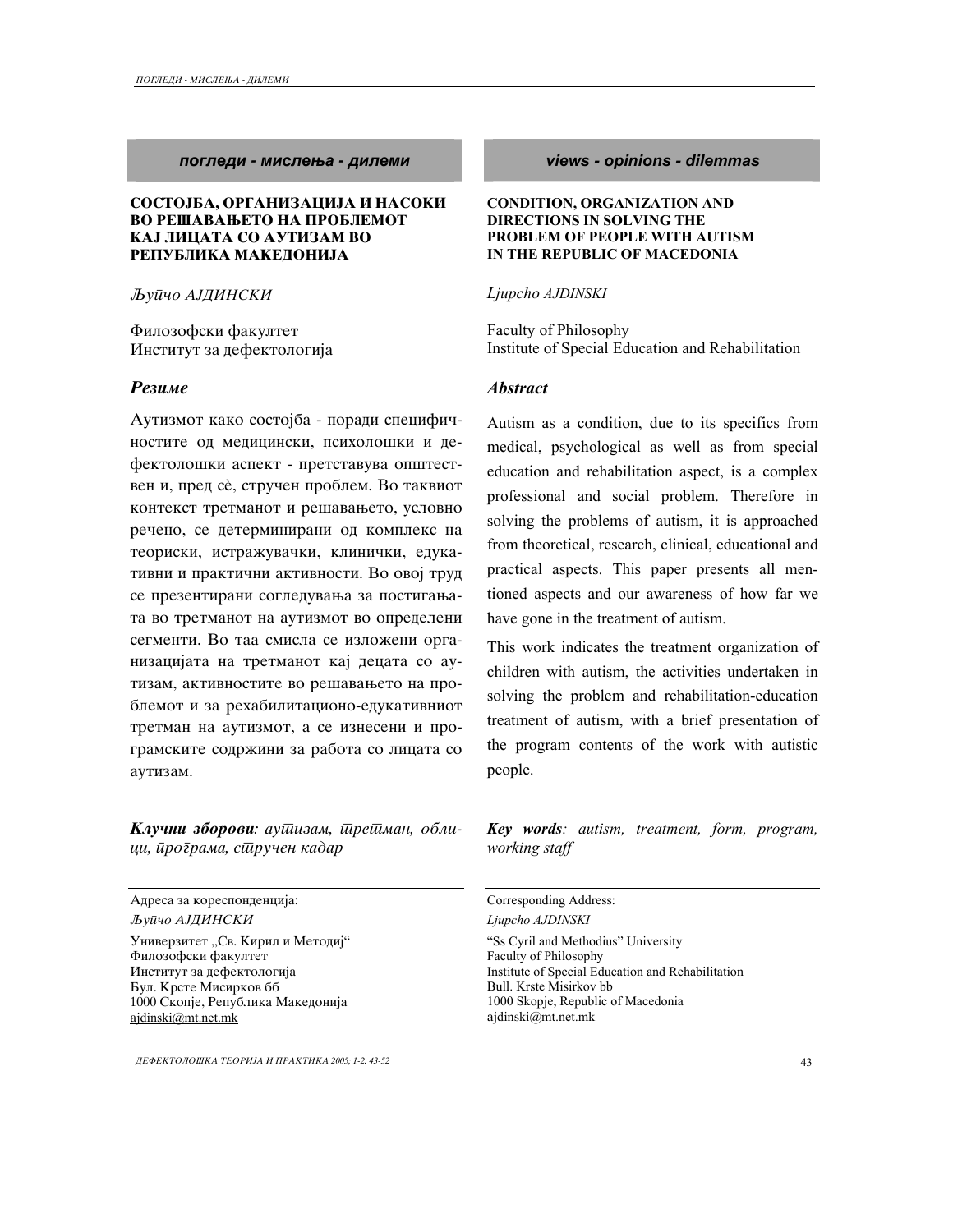# a) Воведни информации за *ирвичнише ак-* $\bar{u}$ ивнос $\bar{u}$ и за ор $\bar{\imath}$ анизирање  $\bar{u}$ ре $\bar{u}$ мано $\bar{u}$  на *licata so autizam vo R. Makedonija*

Во организираниот систем и во големиот број специјализирани установи за заштита, образование и рехабилитација на лица со инвалидност, на ист начин не се опфатени и лицата со аутизам, иако родителите тоа го бараат секојдневно.

Првите почетоци на медицински третман со одделни деца со аутизам почнаа во седумдесеттите години од минатиот век од д-р Драгослав Копачев во Заводот за ментално здравје. Од истиот стручњак некаде во тоа време е објавен и првиот стручен труд за аутизмот како појава во светот и кај нас.

Сè до 1993 година ни надлежните органи ни стручните установи не им излегле во пресрет на семејствата на таквите лица ни, пак, почнале расправа за овој проблем. По барање на неколку рехабилитациони установи што работат со деца и младинци попречени во развојот, авторот на овој труд изготви предлог - елаборат за организирање третман на деца со аутизам во Република Македонија. По неговото проучување, установите зедоа обврска за негово реализирање, но без забележителни резултати.

### *b*) *Oбновување на акшивносшише b) A renewal of the activities*

Во 1995 година се обнови идејата од Друштвото на олигофренолози при Сојузот на дефектолозите на Македонија за да се стори нешто околу организирањето третман на лицата со аутизам, која беше поддржана од сите сојузи на инвалидизирани лица, рехабилитационите установи од Скопје, Заводот за ментално здравје, Клиниката за детски болести и Дефектолошките студии при Филозофскиот факултет во Скопје.

Од сиве овие субјекти се постигна заедничка согласност и се презедоа овие активности:

• Авторот на овој труд изготви програма за организирање на третманот;

#### *Voxed Introduction*

# *a) Introductory information on the initial activities for treatment organization of people with autism in the Republic of Macedonia*

People with autism are not equally included, although their parents require that, in the organized system and in a great number of specialized institutions for care, education and rehabilitation of people with disabilities.

The first attempts for medical treatment of certain children with autism were made by Dr. Dragoslav Kopachev at the Institute for Mental Health in the 70s of the last century. Then Dr. Kopachev published his professional work on autism as an occurrence in the world and our country.

Till 1993 neither the authorized organs nor the professional institutions obliged the families of such people, nor were discussions on this problem. On request of several institutions for rehabilitation of children and youth with physical disabilities, the author of this paper prepared a detailed proposal for treatment organization of children with autism in the Republic of Macedonia. After having studied the proposal, the institutions initiated its implementation but without significant results.

In 1995 this idea was renewed by the Society of oligo-phrenologists at the Society of Special Teachers of Macedonia to assist in treatment organization of people with autism. The idea was supported by all Societys of disabled people, institutions for rehabilitation in Skopje, the Institute for Mental Health, Pediatric Clinic and by the Special Education and Rehabilitation Studies at the Faculty of Philosophy in Skopje.

They all agreed to undertake these activities:

• The author of this paper prepared Program for treatment organization;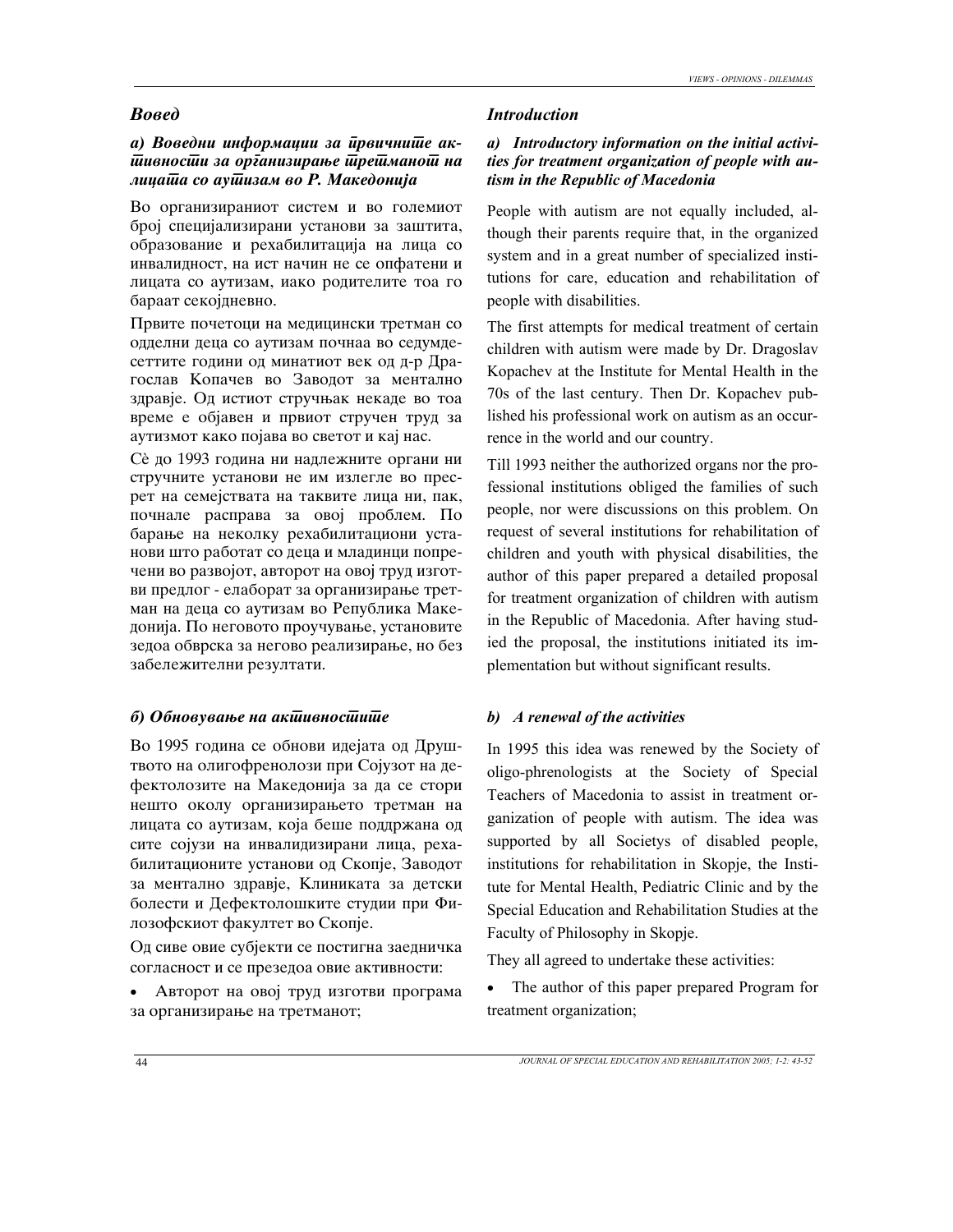• Се направи увид врз бројноста на овие лица;

• Се организира семинар со родители на деца со аутизам, со дефектолози, медицински сестри и со други стручњаци за да работат со таквите деца. На семинарот предаваа врвни стручњаци од нашата држава и од странство;

• На семинарот се формира Друштво за помош на деца со аутизам од родители, стручни лица и од пријатели на семејствата на таквите лица;

 $\bullet$  Се определија установи за организирање и спроведување на третманот;

• Се воспостави стручна соработка со Центарот за аутизам од Белград и се постигна согласност за оспособување на наши стручни лица и давање стручна помош за почнување со третманот на таквите лица кај Hac:

• Се водеа разговори со надлежните министерства за поддршка на оваа иницијати-Ba:

• Се организираа неколку ТВ - емисии за оваа проблематика, на кои настапија стручњаци и родители на такви деца од државата.

Друштвото ја почна активноста и добро работеше во наредните две години. Дојде до вклучување на поединечни деца за третман во некои од посебните училишта и рехабилитациони установи во Скопје. Потоа во 1998 година замреа секакви активности на Друштвото, поради што Институтот за дефектологија го замоли д-р Ристо Петров да работи врз обновување на активностите на Друштвото и околу заживување на донесената програма во 1995 година за организирање на третманот.

Новоформираното друштво успешно почна со работа. Се ангажира околу откривање нови семејства кои имаат деца со аутизам, одржување предавања низ државава и настапување на телевизиските медиуми. За подобро информирање на јавноста, исто така, во издание на Друштвото, група стручњаци издадоа популарна брошура за аутизмот.

• There was an investigation on the number of these people;

• A seminar was organized for parents of children with autism, special teachers, nurses and other professionals to work with such children. The lectures at the Seminar were held by eminent experts from the country and abroad;

• Society for help to children with autism was established, by parents, professionals and friends of the families with such children, at the seminar;

• Institutions for treatment organization and implementation were determined;

• Professional cooperation was established with the Center for Autism in Belgrade to provide training for our professionals and assistance for treatment implementation for such people in our country;

• There were talks with the relevant Ministries to support this initiative;

• TV programs on this matter were organized with participation of professionals in this field and parents of autistic children in the country.

The Society started its activities and was very productive for two years. Children were included for treatment in special schools and institutions for rehabilitation in Skopje. Then in 1998 the Society stopped its activities. Therefore the Institute for Special Education and Rehabilitation asked Dr. Risto Petrov to assist the Society with the renewal of the activities and implementation of the Program from 1995 for treatment organization.

The newly formed Society started its work successfully. New families with children with autism were found out. Lectures on autism were held in different places throughout the country as well as on TV. In order to inform the public better on this issue, the Society supported a group of experts to publish a brochure on autism.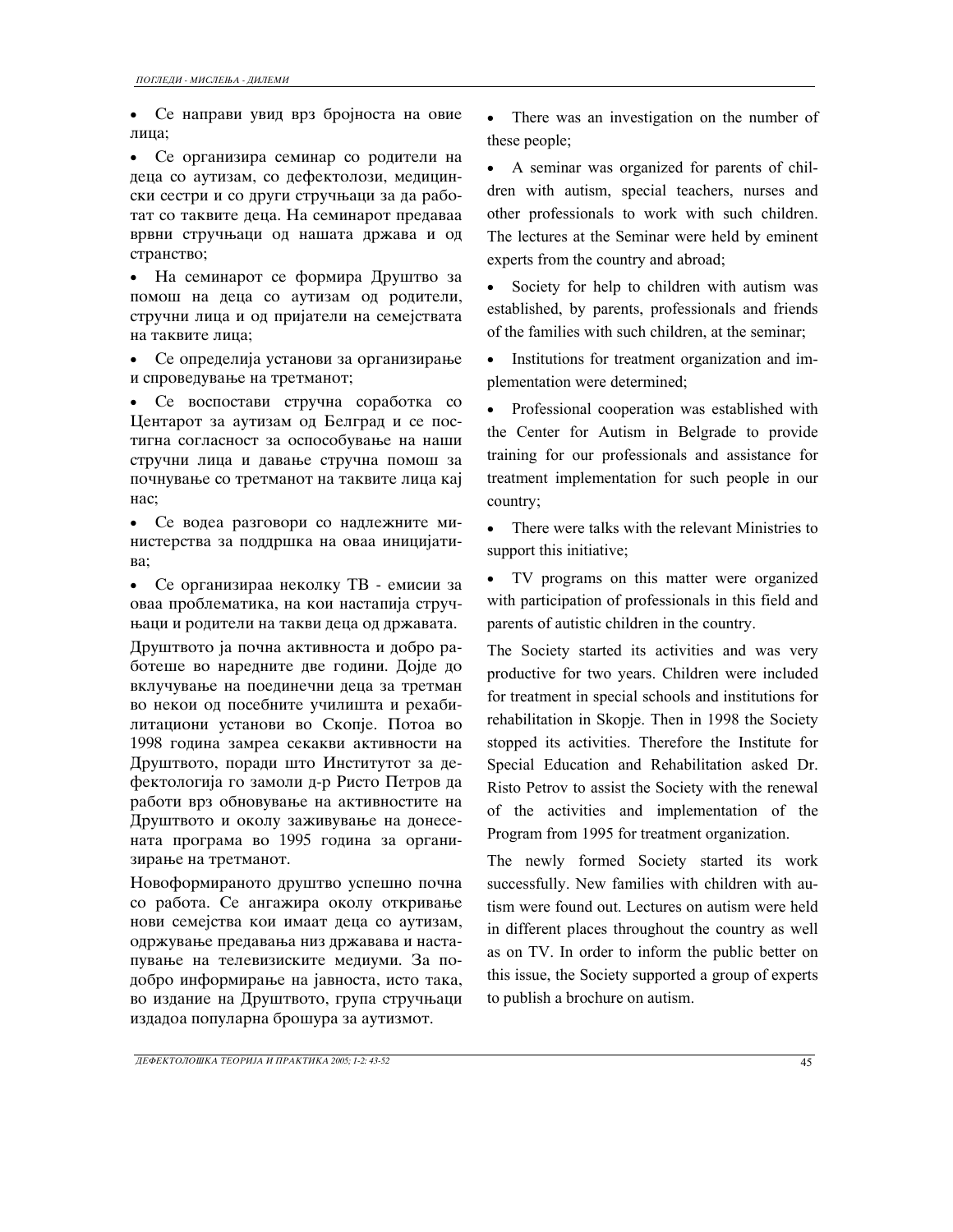Во организација на Заводот за рехабилитација на слух, говор и глас и на Институтот за дефектологија во почетокот на 2000 година се одржа советување за аутизмот во Скопје со стручњаци од сите профили што работат во оваа област, а предавачи беа од Белград и Скопје. Како резултат на ова советување и со помош на стручњаците од Белград, дојде до отворање и почнување со работа на првата група деца со аутизам од предучилишна возраст во Заводот за рехабилитација на слух, говор и глас во Скопје.

Следејќи ги истражувањата и третманот на аутизмот во светот, Институтот за дефектологија при Филозофскиот факултет и Институтот за имунологија при Медицинскиот факултет, дадоа иницијатива и во мај 2000 год. се формира Македонско научно здружение за аутизам (МНЗЛ).

Здружението се насочи да работи врз примарната превенција кај лицата со аутизам; потоа истражување на механизмите поврзани со аутизмот, истражување на ефектите од рехабилитацијата на лицата со аутизам, третирање на лицата со аутизам, како и координација со владини и невладини организации.

За кусо време ова здружение го утврди бројот и направи преглед на семејства со лица со аутизам и почна изготвување национален регистар, воведе две ВЕБ-страници Аутизам-Македонија и МНЗА на интернет, се зачлени во европската асоцијација за аутизам, објави брошура за правата на лицата со аутизам, членови на Здружението учествуваа во научни проекти, се објавија стручно-научни трудови во списанија и се учествуваше на неколку собири со свои стручни трудови дома и во странство, како и настапи на TB.

# 1. Некои асиекши од организацијаша на  $\bar{u}$ ре $\bar{u}$ мано $\bar{u}$  на лица $\bar{u}$ а со ау $\bar{u}$ изам

Постојат разни системи за третман на лица со аутизам: од повремена терапија; следење и помош на вклучени деца во посебни групи при редовни градинки и посебни училишта;

The Institute for Rehabilitation of Hearing, Speech and Voice and the Institute for Special Education and Rehabilitation organized a Conference on Autism, held in Skopje at the beginning of 2000, with participation of professionals dealing in this field and lecturers from Skopje and Belgrade. As a result of this Conference and with the assistance of the experts from Belgrade, the first group of preschool children with autism started its work at the Institute for Rehabilitation of Hearing, Speech and Voice in Skopje.

Following the research and treatment of autism in the world, the Institute for Special Education and Rehabilitation at the Faculty of Philosophy and the Institute for Immunology at the Faculty of Medicine, took the initiative and Macedonian Scientific Society for Autism (MSSA) was established in May 2000.

The Society directed its work towards: primary prevention of people with autism, research on the mechanisms referring to autism, research on the effects of rehabilitation of people with autism, treatment of people with autism as well as coordination with both governmental and non-governmental organizations.

In a very short time the Society established the number and presented a survey of families with autistic people and started to prepare the National register, introduced two web sites on the Internet, Autism-Macedonia and MSSA, became a member organization of the European Society of Autism, published a brochure about people with autism; its members participated in scientific projects, at Conferences in the country and abroad, had presentations on TV and their professional and scientific works were published in magazines.

# *1. Some aspects of treatment organization of people with autism*

There are different systems for treatment of people with autism: temporary therapy; follow-up and assistance to included children in regular kindergardens and in special schools;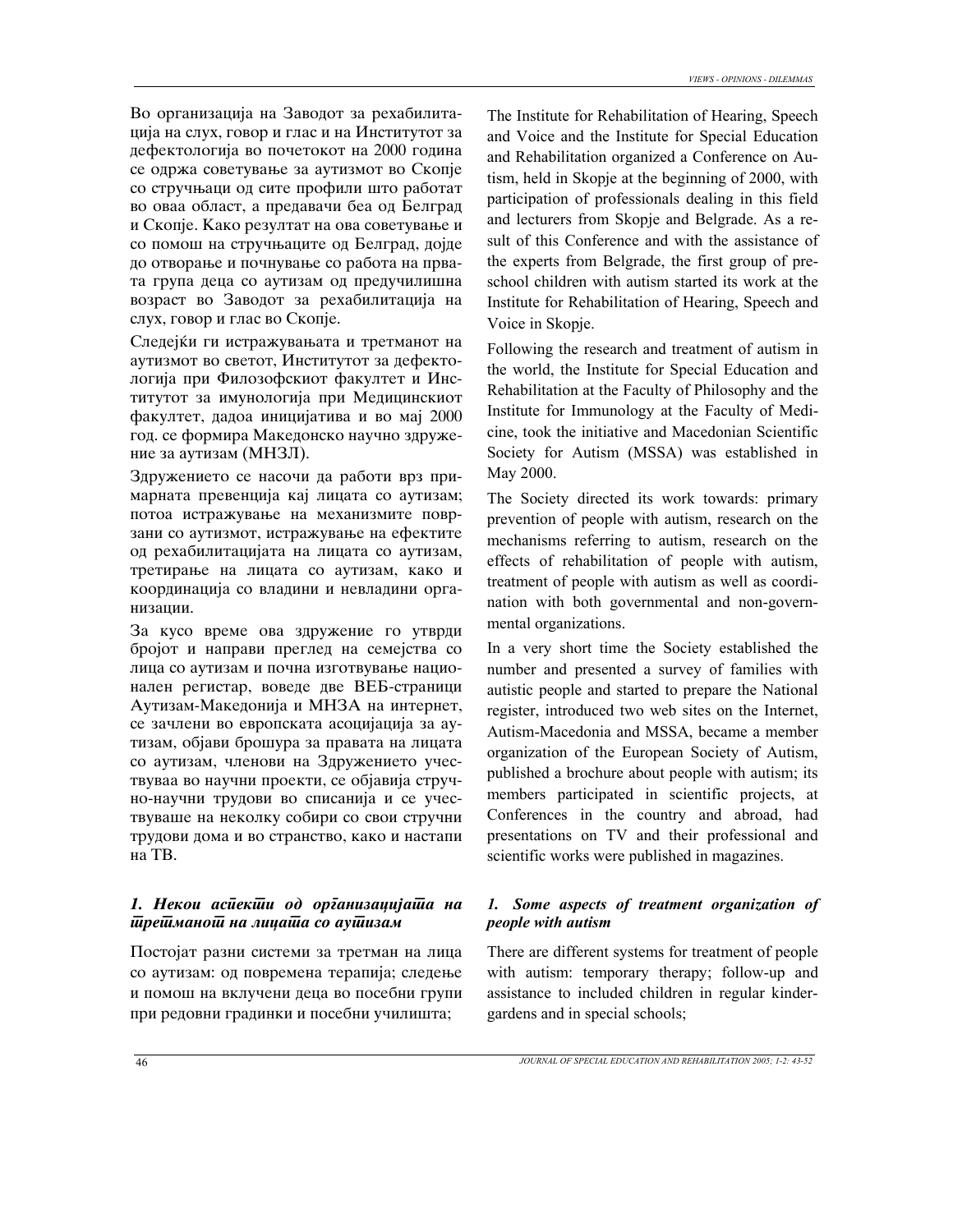во стационарни центри за издвојување на децата со аутизам во кризни периоди; центрите за терапија на децата и членовите на нивните семејства преку викендот; дневни центри за третман сè до заводите за сместување и рехабилитација на децата со аутизам.  $(1)$ 

Според Ивона Милачиќ (2), историски гледано, до 50-те години од минатиот век децата со аутизам се наоѓале во психијатриските институции. Во 1965 година Стевен Сегал рекол дека нема ниедно дете што не може да се едуцира, така што иницирал промени со кои на секое дете му се дава право на едукација. Тоа во Англија е предвидено со посебен закон Education Act, а во Америка Carl Fenichel иницирал програма за деца со ayTH3aM BO **ДН**евен престој (Special days **school**).

Истиот автор наведува дека од деновите на Канер до денес, се развиле повеќе видови третмани и едукативни пристапи, па врз основа на согледувањата во Америка и Англија се констатирало дека има различни видови третмани.

Д-р Диана Цокова од Бугарија во својот труд (2005), излагајќи за третманот на децата со аутизам во САД и во Англија, посебно се задржува на најновите определби на овие земји во воспоставувањето на раниот третман на децата со аутизам од 90-те години на минатиот век наваму и создавањето на поповолни услови за помош на родителите за спроведување на ран третман во семејство-To.  $(10)$ 

Најчести облици на третман на децата со аутизам во одделни земји се :

• Посебните групи за деца од предучилишна возраст, при редовни детски градинки, специјални детски градинки или при соодветни установи што вршат рехабилитација на деца од предучилишна возраст;

• Посебни групи за деца од училишна возраст, при посебни или редовни училишта;

• Посебни групи или работни единици за младинци со аутизам, при установи за заштита и рехабилитација на младинци со инвалидност;

in stationary centers for separation of children with autism in critical periods; centers for therapy of children and their families at weekends; daily centers for treatment as well as institutes for lodging and rehabilitation of children with autism. (1)

According to Ivona Milachikj (2), up to 50s of the last century, children with autism were treated in psychiatric institutions. In 1965, **Steven Segal** said that every child could be educated and he initiated changes which provided children with their rights to education. **Education Act** provides that in Britain and **Carl Fenichel** initiated a program for children with autism in **Special day school** in the States**.** 

The same author points out that a great number of treatments and educational approaches have developed since Caner. On the basis of the experiences in Britain and in the States different types of treatment can be considered.

Dr. Diana Cokova from Bulgaria in her work (2005), presenting the treatment of children with autism in the USA and in Great Britain, points out the latest commitments in these countries to establish early treatment of children with autism since the 90s of the last century and to provide favorable conditions for assistance to parents in carrying out early treatment in the family. (10)

Most frequent forms of treatment of children with autism in different countries are:

• Special groups of pre-school children at regular kinder-gardens, special kinder-gardens or within relevant institutions for rehabilitation of children at pre-school age;

• Special groups of school children at special or regular schools;

• Special groups or working units for autistic youth at institutions for care and rehabilitation of youth with disabilities;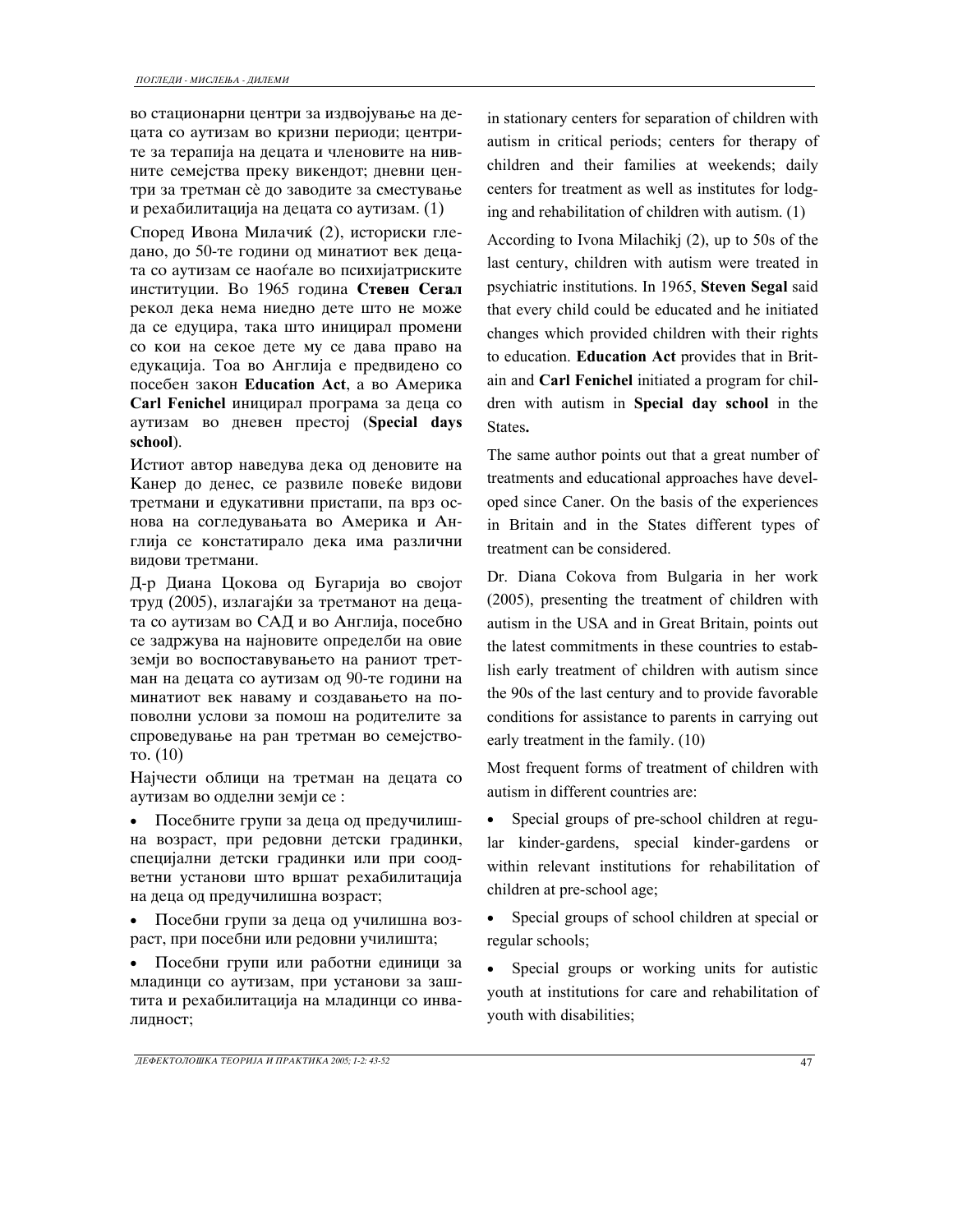• Посебни групи или работни единици со стационар за деца и младинци со аутизам при установи за заштита и рехабилитација на деца со тешкотии во развојот;

• Посебни центри за третман на деца и младинци со аутизам со потешка оштетеност, што може да бидат дневни центри или стационари.

Бројот на децата со аутизам, во зависност од возраста, во една група изнесува од 3-4, а работното време е различно. Третманот во групите во градинките и во училиштата претежно се одвива во работните денови кога работат установите во исто време, како и другите работни единици, а во во групите со целодневен престој при установите за рехабилитација и заштита на лицата со инвалидност се изведува од 7-17 часот. Третманот во групите со стационар при установите за заштита и рехабилитација или во самостојните центри за аутизам се изведува дење и ноќе и тоа од 06-12, од 12-18, и од 18-06 наутро.

Работата во групите се изведува групно и индивидуално. Тежиштето на претпладневната работа е на интензивно структурна воспитно-образовна терапевтска и рехабилитациска работа, додека тежиштето на попладневната работа е на рекреативна, работнотерапевтска, образовно-спортска и креативната активност (ликовно, музичко и др.).

Изборот на стручниот кадар, на членовите на стручниот тим и на терапевтските постапки во третманот е многу важен, имајќи предвид дека во третманот учествуваат повеќе профили од стручни кадри.

Програмските содржини во групата се реализираат со секое дете индивидуално од дефектолог. На дефектологот во работата му помага медицинска сестра што се грижи за спроведување на здравствената заштита и исхраната на детето. Покрај овие два профила, во третманот на овие деца учествуваат и други стручни лица, како што се психолог, логопед, социјален работник и др. Овие деца треба постојано да бидат следени и да бидат под постојана контрола на педијатар, невропсихијатар и физиотерапевт.

• Special groups or working units with stationeries for children and youth with autism at institutions for care and rehabilitation of children with developmental disabilities;

• Special centers (daily centers or stationeries) for treatment of children and youth with autism of hard impairment.

The number of children, depending on the age, in a group is 3-4, and the working hours are different. The treatment of the groups in kinder-gardens and in schools takes place on work days at the same time as in other working units, but in the groups on a whole day base treatment at institutions for rehabilitation and care of people with disabilities, it takes place from 07:00 a.m. till 05:00 p.m. The treatment in groups with a stationery at institutions for care and rehabilitation or at independent centers for autism takes place from 06:00 till 12:00 a.m., from 12:00 at noon till 06:00 p.m. and from 06:00 p.m. till 06:00 a.m. (i.e. day and night).

The work within the groups is performed in groups and individually. The morning work is focused on intensive, structural, educational, therapeutic and rehabilitating work, while the afternoon work is focused on recreation, therapeutic, sports and creative activities (fine arts, musical education and so on).

The choice of professional staff, members of experts' team as well as of therapeutic approaches in the treatment is very important, having in mind that different profiles of professionals participate in the treatment.

The program content of the group is carried out with each child individually by a special teacher. The special teacher is assisted by a nurse who is in charge of child's health care and nutrition. Besides them, other professionals such as: a psychologist, speech therapist, social worker and others take part in the treatment. These children are under constant observation and control of a pediatrician, neuropsychiatrist and physiotherapist.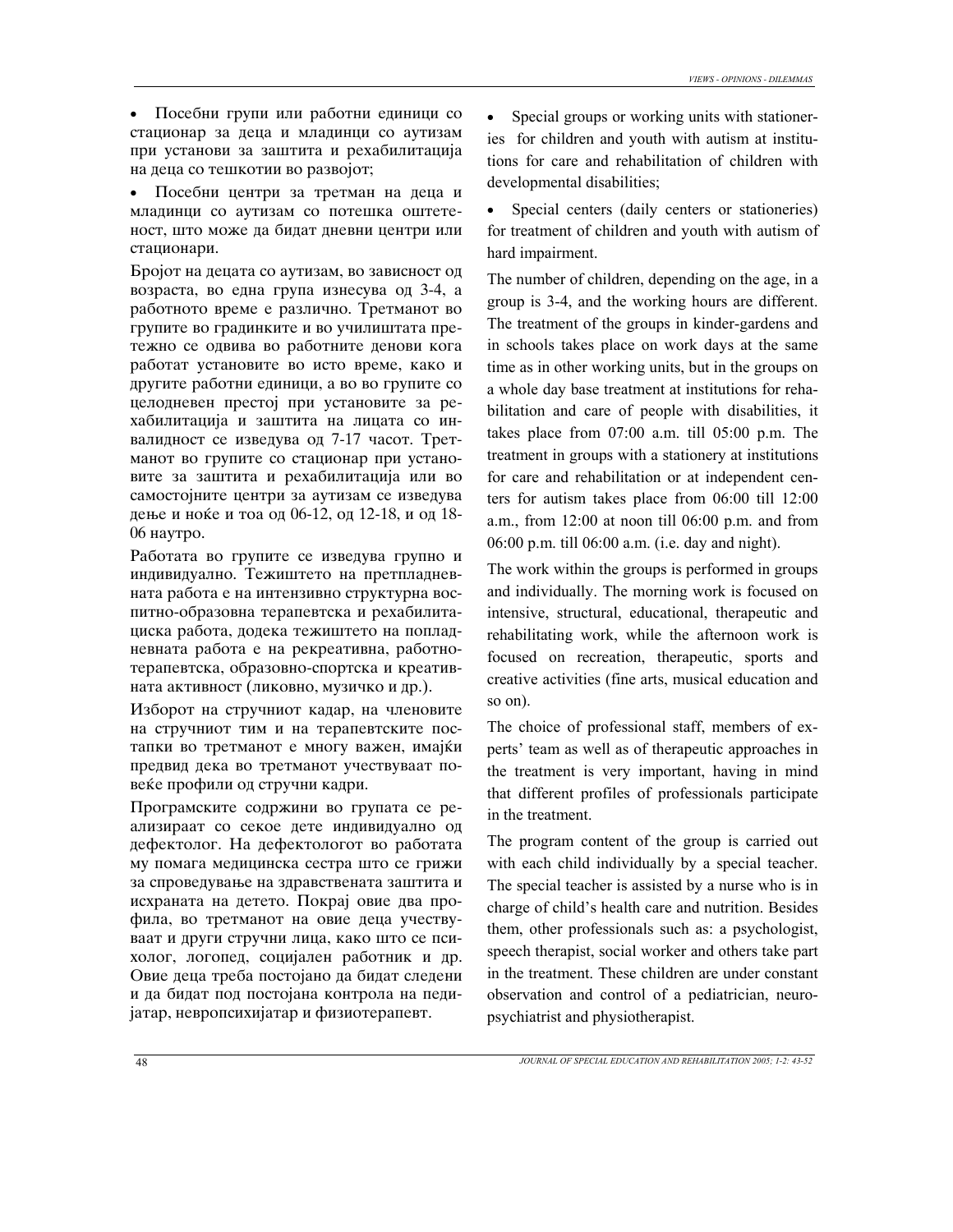# 2. Можни *йроїрамски содржини за нейосredna rabota so decata so autizam*

Програмските содржини за непосредна работа со деца со аутизам бара посебна и опширна елаборација. Засега ќе ги наведеме само глобалните програмски содржини што треба да бидат опфатени во програмата.

# Развој на самосииојносии, самоиомош и соци*jalizacija*

Запознавање со условите на престојот и работата во гупата и работата во објектот, навикнување на работната атмосфера, запознавање на општествената средина и поширокото окружување на детето;

• Развивање грижа за себе во доменот на исхраната, личната хигиена, оспособување на децата за самостојно задоволување на своите потреби при престојот во установата, оспособување за вештини за користење тоалетот, задоволување на основните хигиенски навики, совладување вештини за соблекување и облекување и др.;

• Снаоѓање во секојдневни ситуации (улица, продавница, ресторан, превоз и др.);

• Постигнување неопходна комуникативност за функционирање во секојдневни ситуации. Запознавање со поимите на природната средина, ориентација во просторот и со правилата на поведението во саобраќајот. (3)

Облици на работа:

- Воспитна работа во секојдневни ситуации;

- Организирана игра (стимулација на животни ситуации).

# Развој на сиецифични креашивни сиособ**носійи**

Со оваа програма се поттикнува развојот на индивидуалните склоности во областа на ликовното, музичкото и другите облици за креативно изразување.

Во областа на музичката култура е предвидено согледување и потврдување на посебните музички способности; будење интерес за ритам; развивање елементарни аудитивни перцепции; поттикнување звучни имитации, пеење и помнење на отпеаниот материјал.

# *2. Possible program content for direct work with autistic children*

What to be included in the program contents for direct work with autistic children requires a special and detailed elaboration. This paper presents only the global program contents.

# *Development of independence, self-assistance and socialization*

• Getting to know the conditions of the stay, the work in the group and the work in the premises, getting used to the working environment, getting to know the social environment;

• Developing care of themselves in the domain of nutrition, personal hygiene, training children for independent fulfillment of their needs while they are in the institution; training them to acquire skills of how to use the toilet, to satisfy basic hygienic habits, dressing and undressing and so on;

• Getting accustomed with everyday situations (street, shop, restaurant, transport and so on);

• Acquiring necessary communication in order to function in everyday situations. Getting to know the ideas about the natural environment, orientation in space, the rules of behavior in traffic.(3)

Forms of work:

- − Education in everyday situations;
- − Organized game (stimulation of life situations).

# *Development of specific creative abilities*

This program encourages the development of individual inclinations in the field of fine arts, music and other areas of creative expression.

In the area of musical culture, it is anticipated to perceive and acknowledge special musical abilities, to waken the interest in rhythm; to develop elementary auditory perceptions; to encourage sound imitations and singing and remembering the sung material.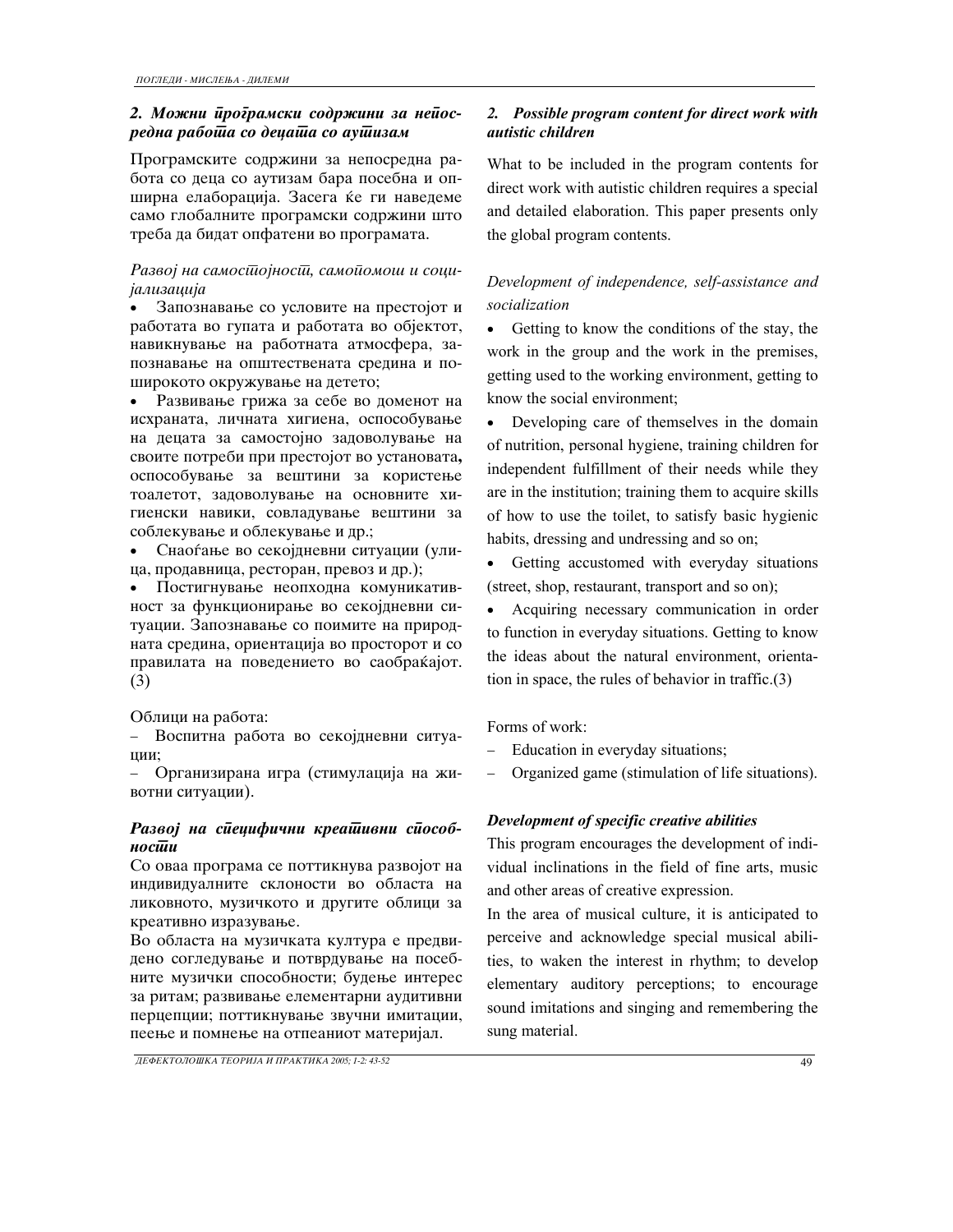## Восиишно-образовнаша обласш на рабош*nata okupacija*

Во рамките на оваа воспитно-образовна област се предвидува формирање основни работни навики кај децата со аутизам, поттикнување развојот на фината психомоторика и мануелната спретност, збогатување на сензомоторното искуство, создавање предуслови за натамошна работа и се запознаваат основните материјали и техники за работа, во сообразност со детските способности и можности.

Облици на работа:

• Запознавање со различни материјали и техники за работа;

• Формирање потребни вештини и навики за работен процес;

• Оспособување за вршење елементарни работни операции и работни активности;

• Вклучување во производен процес и соработка со заштитни работни организации.

#### Спортско-рекреативни активности

• Поттикнување за доживување на телесноста и телесната целост;

• Задоволување на примарните потреби за движење и игра;

• Поттикнување и создавање контакти, развивање комуникации, социјализација и групна идентификација;

• Стимулација на физичкиот развој, координација, прецизност, брзина, подвижност и рамнотежа;

• Стекнување моторни вештини што може да се применат во животот и работата, заради оптимална работна и социјална рехабилитација.

Облици за работа:

• Физичко воспитување;

Организирана игра и дружење со децаврсници;

- Културно-забавни активности;
- Летување, зимување и сл. ;
- Прошетки, излети и сл.

# *Educational area of working occupation*

It is anticipated, within this educational area, to form basic working habits of children with autism, to stimulate the development of psycho-motor and manual skills, to enrich senso-motor experience, to establish preconditions for further work and to get to know basic materials and techniques for work in regard to child's abilities and possibilities.

Forms of work:

• Getting to know different materials and techniques for work;

• Forming necessary skills and habits for working process;

• Training for performing elementary working operations and activities;

Including in the production process and cooperation with shelter working organizations.

## **Sports and recreation activities**

• Stimulation for experiencing the body and the body image;

• Satisfaction of primary needs for movements and play;

• Stimulation and making contacts, communication development, socialization and group identification;

• Stimulation of physical development, coordination, precision, speed, mobility and balance;

• Gaining motor skills which can be applied in life and work, for optimal work and social rehabilitation.

Forms of work:

Physical education;

• Organized game and socializing with children of the same age;

- Cultural activities and entertainment;
- Summer and winter vacations and so on;
- Walks, outings and so on.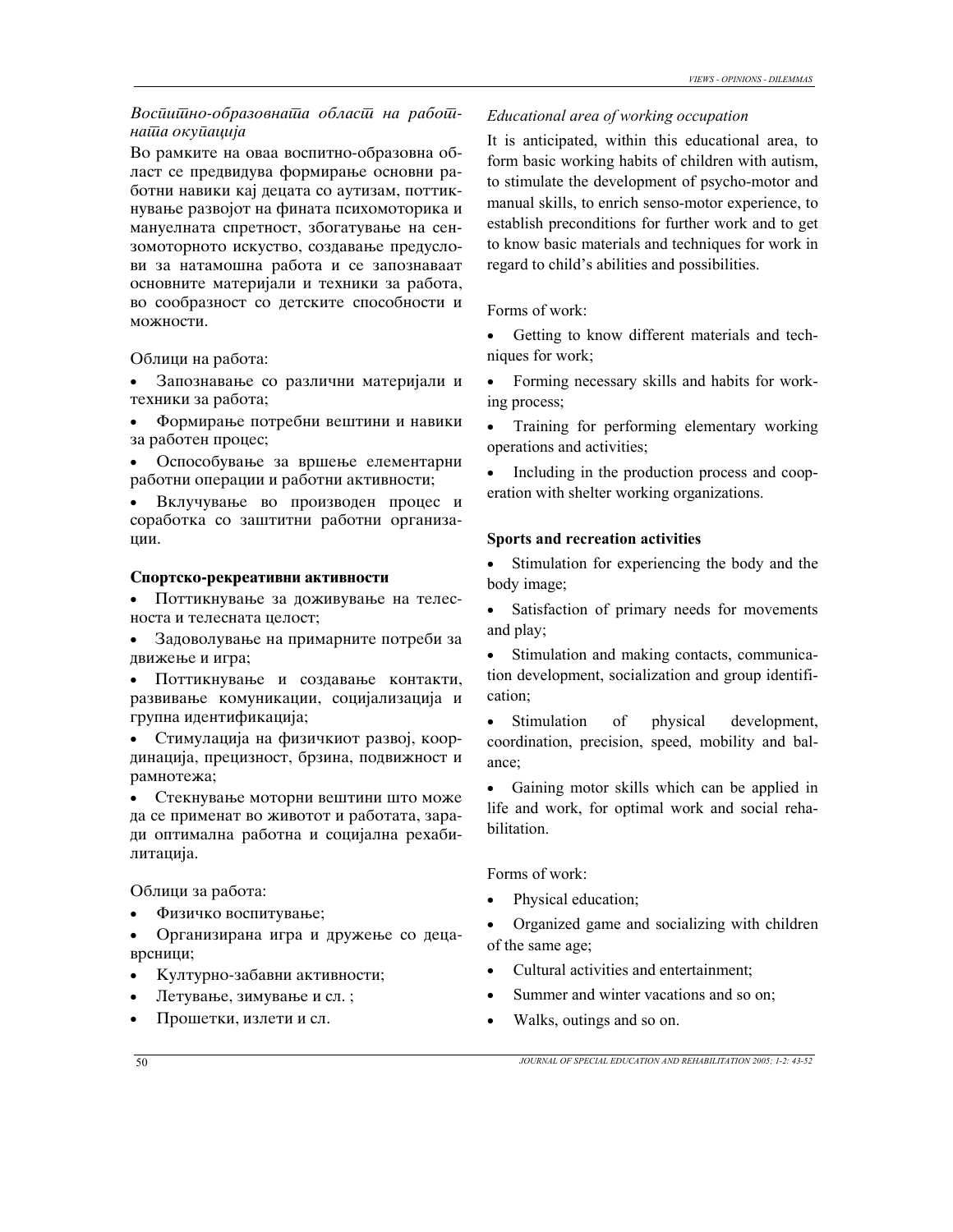#### *Modfikacija na povedenieto*

Со примена на Бихејвиоралната терапија се менуваат неадекватните и нефункционалните облици на поведение. Модификацијата на поведението ја опфаќа целокупната програма на едукација, терапија, рехабилитација, работно оспособување. Тоа подразбира примена на различни индивидуални програми и пристапи за секое дете.  $(1)$ 

### *PREDLOZI PROPOSALS*

### ЗА ПРО**ЛОЛЖУВАЊЕ НА ЗАПОЧНАТИТЕ** АКТИВНОСТИ ВО РЕШАВАЊЕТО НА **TPETMAHOT HA ДЕЦАТА СО АУТИЗАМ** ВО РЕПУБЛИКА МАКЕДОНИЈА

Организацијата на третманот на лица со аутизам треба да се насочи кон:

1. Почнување, а таму каде што е почнато, продолжување на третманот со најлесниот облик во организацијата, кој не бара многу ни кадар, простор, сретства, односно отворање посебни групи што може да работат во една или во две смени при постојни установи (градинки, училишта, рехабилитациони установи, здравствени установи и др.).

2. За предучилишни деца со аутизам, покрај групата што веќе работи при Заводот за рехабилитација на слух, говор и глас, можно е да се отворат уште 4 групи, и тоа 3 во Скопје, од кои по една при Заводот за рехабилитација на слух, говор и глас (нова група), при Заводот за рехабилитација на деца и младинци и при Заводот за ментално здравје во Скопје. Другите две групи може да се отворат по една во Заводот за рехабилитација на слух, говор и глас во Битола и во една од детските градинки во Струмица, каде што веќе има евидентирано такви деца.

3. За деца со аутизам од училишна возраст можно е засега да се отворат 6 групи и тоа  $3$ во Скопје, по една во посебните училишта  $\mu$ -р Злашан Сремац и Иднина и во Заводош за мен*шално здравје*, а другите три групи да се отворат по една во посебните училишта, односно посебните паралелки во Битола, Ново Село-Струмица, и во Куманово.

# *Modification of behavior*

Inadequate and nonfunctional forms of behavior are changed when behavioral therapy is applied. Modification of behavior covers the whole program of education, therapy, rehabilitation, work and training. That means application of different individual programs and approaches for every child. (1)

### **TO CONTINUE ACTIVITIES IN RESOLVING THE TREATMENT OF CHILDREN WITH AUTISM IN THE REPUBLIC OF MACEDONIA**

Treatment organization of people with autism should be directed towards:

1. To start, where it has started, to continue the treatment with the simplest form of organization which does not require staff, premises, means, i.e. opening of special groups that can work in one shift or in two shifts at the existing institutions (kindergartens, schools, rehabilitation institutions, health institutions and others).

2. Besides the group which works at the Institute for Rehabilitation of Hearing, Speech and Voice, other 4 groups can be open for pre-school children, i.e. 3(three) in Skopje, each at the Institute for Rehabilitation of Hearing, Speech and Voice (a new one), at the Institute for Rehabilitation of Children and Youth, and at the Institute for mental health in Skopje. Other two groups can be open, each at the Institute for Rehabilitation of Hearing, Speech and Voice in Bitola and at a kindergarten in Strumica, where such children have been evidenced.

3. For school age children with autism, 6 (six) groups can be open, 3 in Skopje, each in the special schools *Dr. Zlatan Sremac* and *Idnina* and at the Institute for Mental Health, other three to be open each in the special schools, i.e. special classes in Bitola, Novo Selo-Strumica and Kumanovo.